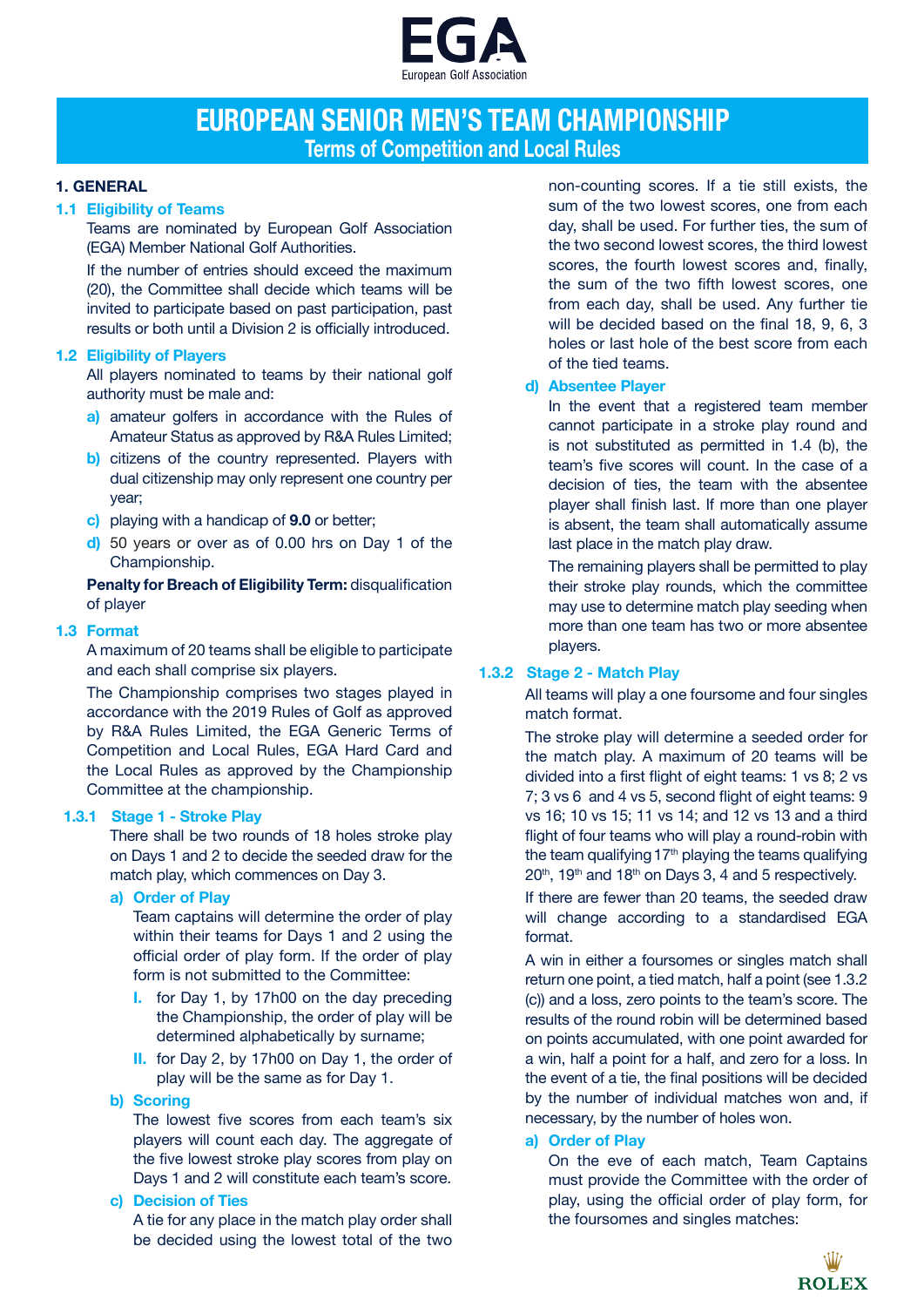

# **EUROPEAN SENIOR MEN'S TEAM CHAMPIONSHIP Terms of Competition and Local Rules**

- **I.** for Day 3 matches, no later than 30 minutes after the completion of the second round of stroke play;
- **II.** for Day 4 and 5 matches, no later than 30 minutes after the completion of their team's flight the previous Day.

Failure to submit the official order of play form on time will result in the order of play being determined alphabetically by surname.

Once the official deadline to submit the order of play form has expired, changes in the order of play are not permitted.

**Exception:** substitutes : see 1.4 (b).

**Penalty for Breach of Term 1.3.2 (a):**  disqualification of all players out of the prestated order of play.

# **b) Tied Match**

In the event of a match being all square after 18 holes in any round, players shall continue to play until one wins a hole, when the match will be considered won.

**Exception:** Term 1.3.2 (c).

## **c) Concession of Matches**

When a final team match result is already decided, an individual match may be tied if all participants in that match agree.

**Note:** after 18 holes or any extra hole(s), if the players in an individual match remain all square and the final result of the team match has been decided, the match in question will be tied.

**Exception:** if the matches within a flight are to be played as a round robin, players must only play until the end of the stipulated round which will not be extended into extra holes.

# **d) Absentee Players**

In the event that one (several) registered team member(s) cannot participate in a match play round and is not substituted as permitted in 1.4 (b), matches shall be forfeited at a position within the order of play according to the following principles.

- **I.** Foursome matches must not be forfeited and must always be played.
- **II.** If the "withdrawal" occurs before the official deadline to submit the order of play form has expired, the Team Captain will return the order of play form with the absentee player placed in the position of his or her choice in the singles and that match will be forfeited.
- **III.** If the "withdrawal" occurs after the official deadline to submit the order of play form has expired,
- **i.** if the absentee player is listed to play in the singles: his match shall be forfeited,
- **ii.** if the absentee player is listed to play in the foursome, he will be replaced by one of the players listed to play in the singles. The replacement will be determined by lot and his single match shall be forfeited.

If fewer than four players are available to represent a team, that team must forfeit its match.

In the event that opposing teams would each have one or more absentee players, then these players would be deemed to have been paired together and to have tied their match. Should this require the re‐pairing of matches, the player(s) in the match(es) impacted higher in the order of play will descend to play the player(s) in the other impacted match(es). A team match tied result would be decided by stroke play qualification position.

# **1.4 Substitutions**

# **a) Prior to the Start of the Championship**

If a substitute player is required, the Committee must be notified, at the latest, 30 minutes before the first tee time on Day 1. After this deadline, the team must remain with the same players for the entire championship (exception see 1.4 b). A substitute player is permitted for any reason, but may not participate in the practice rounds until she has been officially substituted for a team member with permission from the Committee. A breach of this Term may result in the substitute player not being permitted to compete.

# **b) After the Start of the Championship**

If a substitute player is required, only for reasons of illness, injury or exceptional grounds acceptable to the Committee, the Team Captain, as long as he conforms with the eligibility Term (1.2), will be permitted to become a Playing Captain and he will take the position of the player he substitutes. The Committee must be notified of the substitution no later than 30 minutes prior to the team's first tee time. Once such a substitution has been done, the team will remain with the same players until the end of the championship and the substituted player will not be permitted to compete any more. No other substitutions are permitted.

# **1.5 Practice**

A team player, team captain or advice giver will not be allowed to practice on the championship course for a period of fifteen days prior to the first official practice day, unless he or she is a member of the golf club at which the championship is being played.